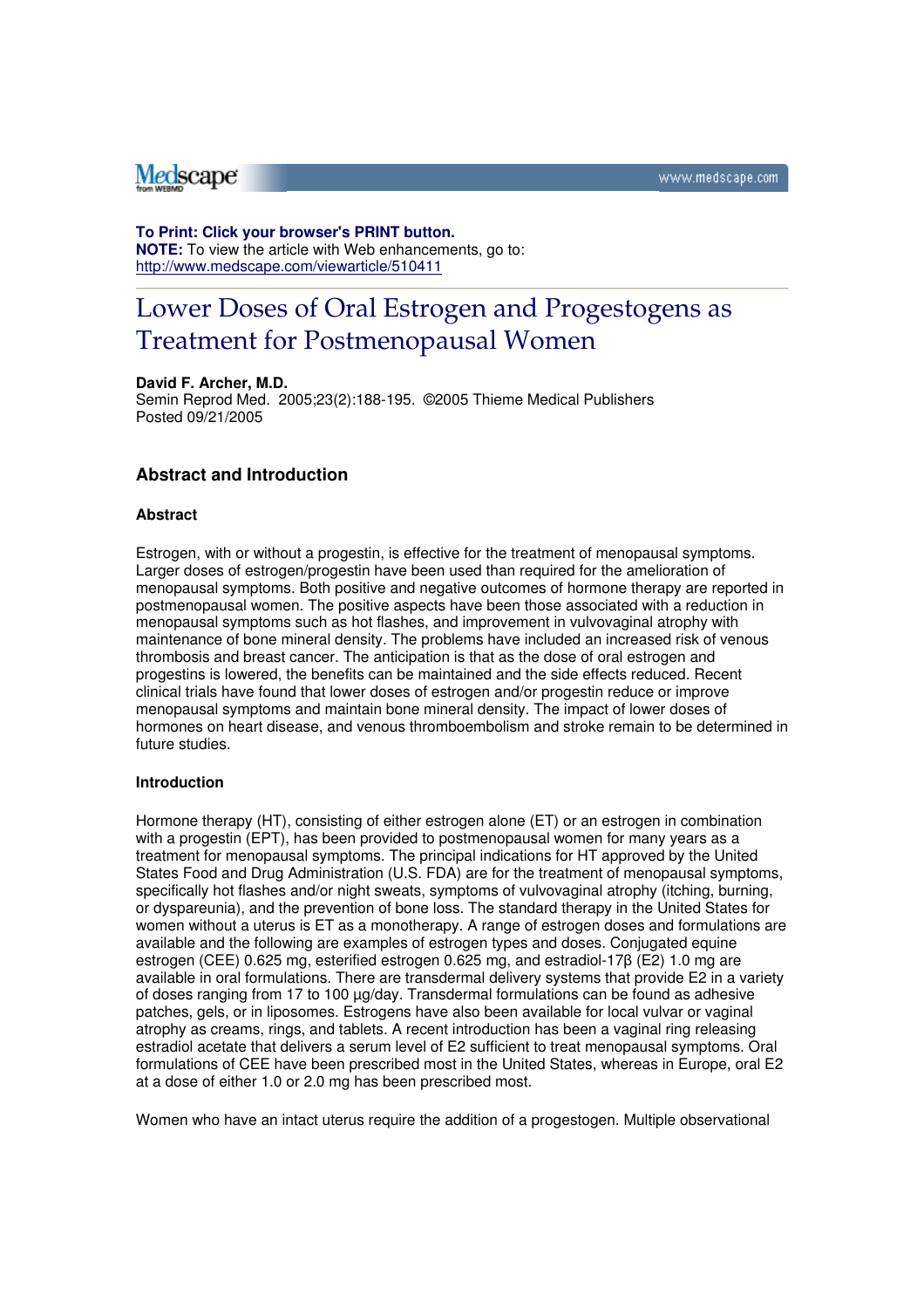studies have found an increased incidence of endometrial cancer in women using unopposed oral estrogen therapy.<sup>[1]</sup> The addition of the progestogen to the estrogen regimen reduces the incidence of endometrial cancer.[1] The prospective, randomized, placebo-controlled clinical trial the Women's Health Initiative (WHI) HT arm has found a protective effect of HT on the incidence of endometrial cancer.[2]

Women who have an intact uterus require the addition of a progestogen to negate the effect of estrogen on the endometrium. This has been termed EPT. The progestogen is administered intermittently for 12 to 14 days each calendar month, once every 3 or 6 months for 14 days (extended regimen), or continuously (daily) with the estrogen.[3-7] An intermittent use of progestin for 3 days and then stopped for 3 days, and repeated with continuous estrogen has been termed cyclophasic or pulsed regimen.[8] The pulsed approach has been used in postmenopausal women as a means of reducing the incidence of endometrial bleeding.[9,10]

The use of EPT continuously (ccEPT) has been in vogue since the late 1980s as a treatment regimen that appears to result in little to no endometrial bleeding as compared with the cyclic use of a progestin, which has a high incidence of withdrawal bleeding.<sup>[3,11]</sup>

A widely used medication in the United States for ccEPT has been 0.625 mg of CEE plus 2.5 or 5.0 mg of medroxyprogesterone acetate (MPA; PremPro; Wyeth, St. David's, PA).[3] Other ccEPT preparations on the U.S. market have used ethinyl estradiol (EE) 5.0 µg plus 1.0 mg of norethindrone acetate (NETA; FemHRT, Pfizer, New York, NY) and E2 1.0 mg with NETA 0.5 mg (Activella; NovoNordisk, Princeton, NJ).<sup>[3,7]</sup> The principal continuous oral EPT therapy in Europe has been E2 2.0 mg and NETA 1 mg (Kliogest, NovoNordisk; Bagsverdt, Denmark) although the lower dose E2/NETA 1.0/0.5 mg has been introduced in the last several years.<sup>[11-13]</sup>

There has been considerable interest in reducing the amount of estrogen and progestin used for HT during the last 8 to 10 years. There are several reasons for this:

- 1. The U.S. FDA has indicated a need to identify the lowest dose of a medication that is therapeutically efficacious with end points statistically different from placebo.
- 2. Physicians have also been interested in lowering the dose of hormone(s) from the standpoint of reducing side effects as well as the potential for reducing adverse outcomes, specifically in cardiovascular disease and, potentially, breast cancer.
- 3. The lower dose is important for the consumer, from the standpoint of fewer side effects and the potential for fewer adverse or harmful events.

The recent approval by the U.S. FDA of lower doses of oral ccEPT than those used in the past has been a signal event that marks the end of many years of clinical investigation. The new lower dose ccEPT consists of four different, continuous, combined doses: CEE 4.5 mg and MPA 1.5 mg, CEE 0.3 mg with MPA 1.5 mg, E2 1.0 mg and NETA 0.5 mg, and EE 5.0 µg and NETA 1.0 mg.[6,7,14]

An additional stimulus to reducing the dose of EPT has been the reports of two randomized placebo-controlled clinical trials of EPT in the United States. The Heart and Estrogen-Progestin Replacement Study (HERS) and the WHI have reported on cardiovascular outcomes in older women using continuous CEE 0.625 mg with MPA 2.5 mg.<sup>[15,16]</sup> Both studies were neutral regarding an effect of the HT on cardiovascular disease. The WHI added to the controversy with the initial report of its prospective randomized clinical trial that the use of 0.625 mg CEE with 2.5 mg MPA appeared to result in an increase in coronary heart disease events and other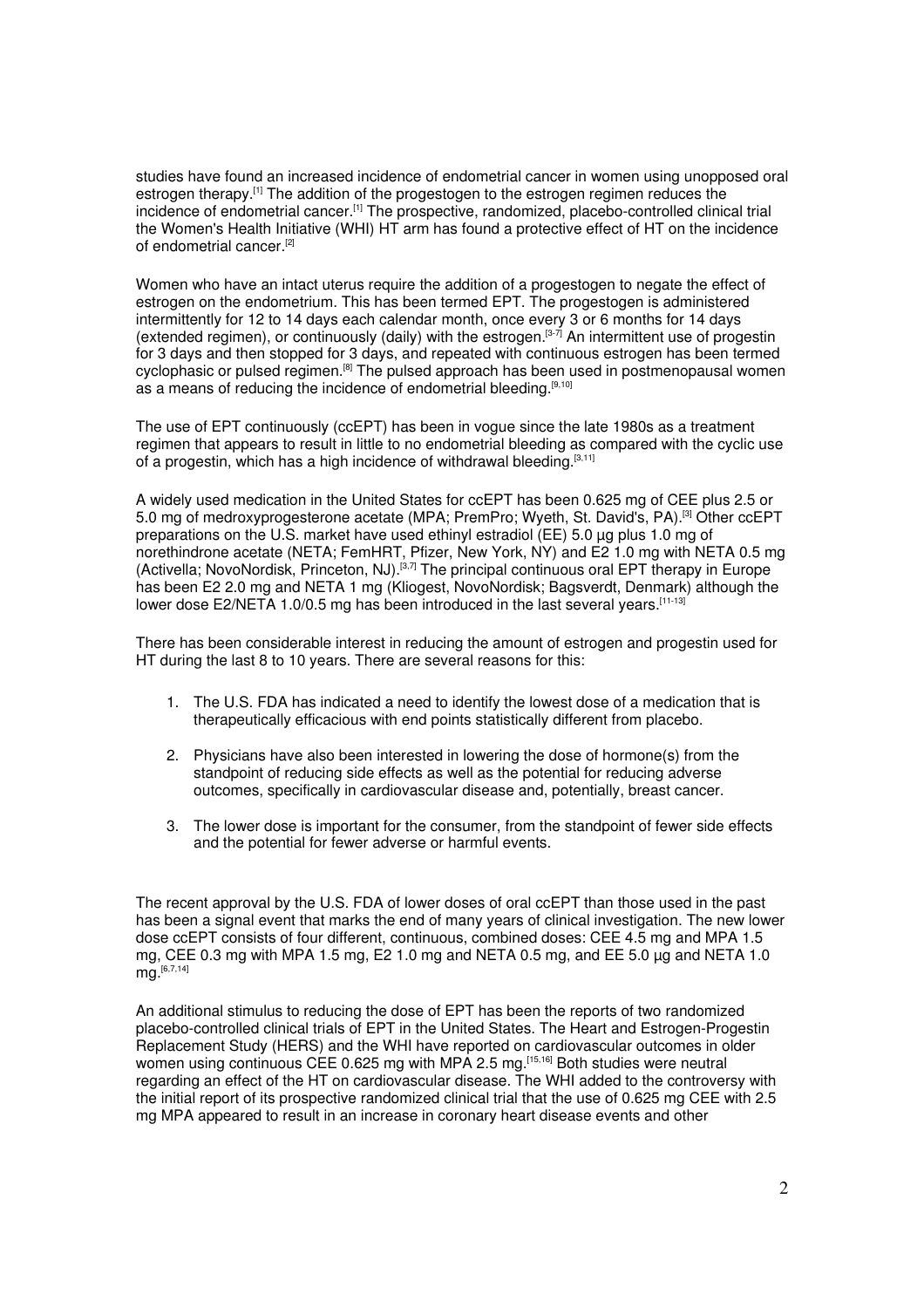cardiovascular outcomes.[2] This study was performed in older women (average age, 63 years) in whom almost 75% had never used EPT. These women may not be representative of the younger symptomatic individuals who are seen and treated with standard continuous EPT by practicing physicians. The subsequent WHI publication on ccEPT and cardiovascular risk did not find a statistically significant increase or decrease in coronary heart disease outcomes in the women using EPT.<sup>[16]</sup> A CEE dose of 0.3 mg has been reported to have a reduced relative hazard for coronary heart disease compared with CEE 0.625 mg (not statistically different) in the Nurses' Health Study.<sup>[17]</sup>

The WHI data have accelerated the movement to lower doses of estrogen plus progestin, with the expectation that the lower doses could have less effect on cardiovascular disease in women. This hypothesis assumes that the lower doses would have comparable effects on menopausal symptoms and other clinical outcomes compared with the higher dose formulations that have been used in the past.

Multiple factors have contributed to and influenced the development of low-dose EPT for the management of symptomatic postmenopausal women. This review presents the efficacy of these lower dose products on the clinical symptoms and findings in postmenopausal women.

# **Menopausal Symptoms**

The most common symptom of the menopause is the hot flush or night sweat. It has been estimated that more than 80% of women experience this symptom. The Study of Women Across the Nation has found that there are ethnic differences in the occurrence and experience of menopausal symptoms.[18] Quality of life is improved in women who use estrogens for suppression of hot flushes.<sup>[19]</sup> The hot flash is believed to be due to alteration in the hypothalamic thermoregulatory center.[20] Estrogens appear to alter the perception of changes in core body temperature (see Freedman<sup>[20,21]</sup>).

The U.S. FDA, in its guidance for postmenopausal hormone therapy, has indicated that the medication under study must show benefit in terms of improvement (reduction) in hot flash frequency and severity compared with placebo. It is well known that estrogen treatment, either orally or following transdermal delivery, exhibits a dose-response effect in terms of the amelioration or improvement of menopausal symptoms.[14,22] This dose response has been demonstrated for lower doses of oral estrogen with or without progestin.<sup>[14,23-27]</sup> A similar doseresponse efficacy has been demonstrated using transdermal E2.<sup>[22,28]</sup> The significant reduction in hot flashes compared with placebo must occur at 4 weeks after initiation of therapy (FDA Guidance at www.fda.gov). Continued use of ET or EPT further reduces hot flash frequency and intensity, reaching a nadir approximately 6 to 8 weeks, with continued suppression for as long as the medication is administered. Placebo use results in a significant improvement compared with baseline levels in hot flashes in all placebo controlled trials.<sup>[29,30]</sup> It is important to note that complementary and alternative medicines that have been recommended for the treatment or management of hot flashes do not appear to be as efficacious as estrogens.<sup>[31,32]</sup>

The addition of a progestin to the estrogen is only used for women who have a uterus in place. Recent evidence has shown that the addition of a progestin, either NETA or MPA, synergizes with the estrogenic preparation, resulting in enhanced efficacy in terms of the amelioration of hot flash symptoms.<sup>[14,33]</sup> This is most apparent in the lower doses of CEE, in which the addition of 1.5 or 2.5 mg of MPA abolishes the dose-response effect found between 0.625, 0.45, and 0.3 mg of conjugated estrogen.[14]

Associated with the amelioration of menopausal symptoms is the improvement in sleep that has been documented with the administration of estrogen.<sup>[26,34-36]</sup> There is a reduction in sleep latency and an increase in the percentage of rapid eye movement sleep.[34] These findings, although not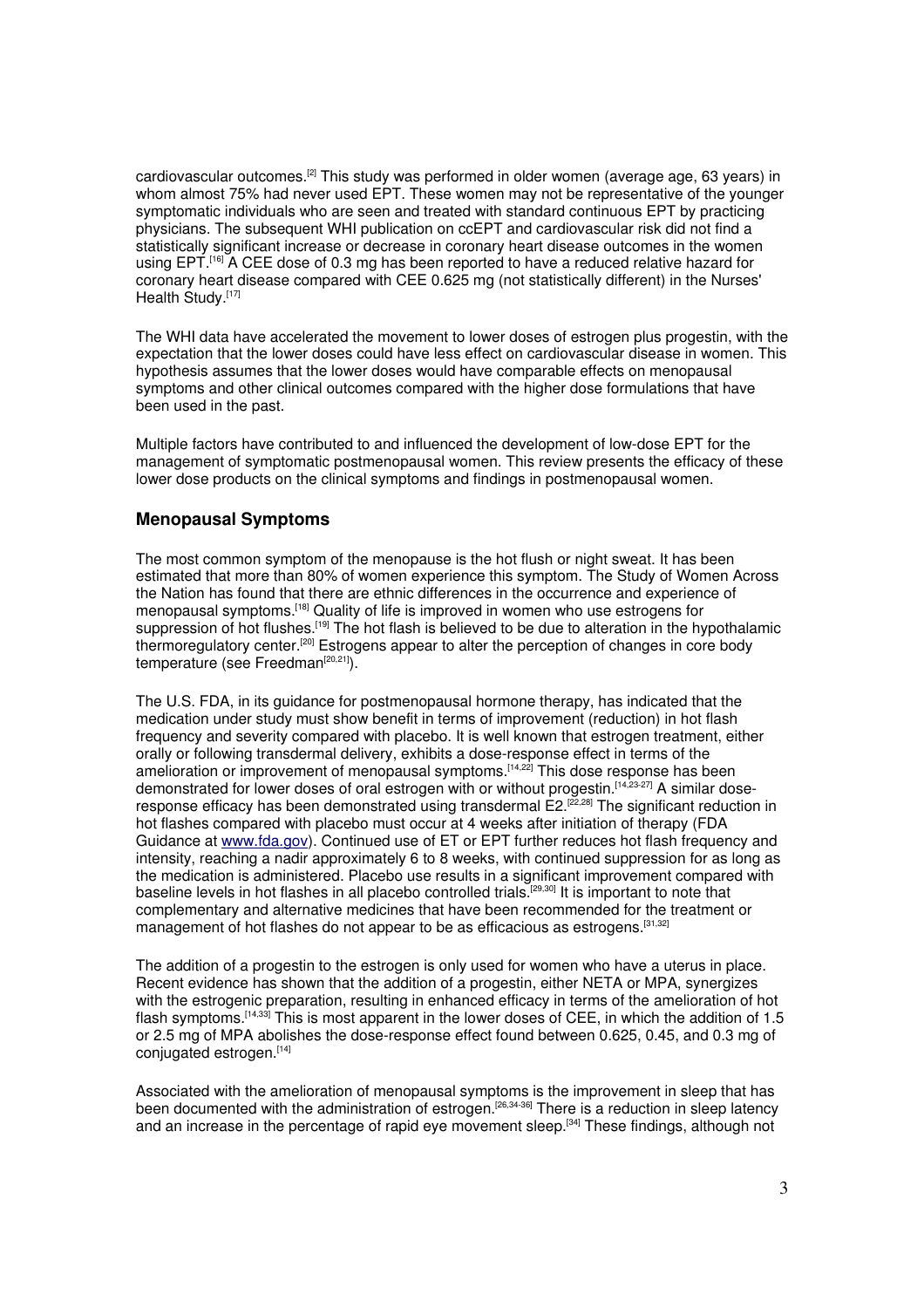specifically tested with lower doses of EPT, appear to be principally an estrogen-related effect. Recent evidence from a sleep laboratory indicates that the arousal from sleep is not associated with hot flashes.<sup>[37]</sup>

# **Vulvovaginal Symptoms**

Atrophic changes in the vulvar and vaginal area become apparent usually between 2 and 5 years after the menopause.[38] The symptoms noted by the woman are those of introital burning or itching, or dryness with coital activity. The dryness with intercourse can result in significant dyspareunia that is associated with a discontinuation or reduction in coital activity.[39] The clinical findings of vulvovaginal atrophy are that of a smooth, pale, thin vaginal epithelium lacking rugosity, thinning of the labium minus with fusion into the labium majus, and accumulation of fat in the labium majus. The vaginal pH increases from a normal of  $<$  4.5 to  $>$  6.0, and is usually in the pH 6 to 7 range.<sup>[39,40]</sup>

Oral estrogen therapy results in a decrease in the vaginal pH.[39] Oral low-dose conjugated estrogen improves the vaginal maturation indices (increases superficial cell counts) and the symptoms of vulvovaginal atrophy.<sup>[14,24]</sup> This improvement in symptoms is mirrored in the changes in the maturation index using exfoliated vaginal epithelial cells. The effect of estrogen is to increase the superficial cell count compared with the intermediate and basal cell levels. The use of oral estradiol or CEE improves the superficial cell number in the vaginal epithelium.[14,24] The addition of MPA with usual or lower doses of CEE has been shown to reduce but not significantly attenuate the maturation indices of the superficial cells in the vagina compared with estrogen alone.[14] It is apparent, based on these data, that the use of an oral estrogen with or without progestin improves vulvovaginal atrophic symptoms and clinical findings in all instances.

#### **Lipids**

The initial results of the WHI and the HERS studies have indicated that EPT results in a increased risk for cardiovascular events in older women with and without evidence of established heart disease.<sup>[2,41]</sup> It is important to re-emphasize that the final report from the WHI did not find a statistically significant increased risk for coronary heart disease; results indicated a relative hazard (RH) of 1.24 (95% confidence interval [CI], 1.00 to 1.5). The final coronary heart disease outcome in the HERS trial was a relative risk (RR) of 0.99 (95% CI, 0.80 to 1.22).[42] These prospective randomized clinical trials have reported an increase in cardiovascular disease only in the first year of use, with an overall null or no effect at the conclusion of the study.[16,41,42] These data are in contrast to the large observational study of United States Nurses, in which the RR of 0.61 (95% CI, 0.52 to 0.71) for cardiovascular disease supports the contention that hormone therapy is cardioprotective.[17] The ET arm of the WHI also found a RH of 0.91 (95% CI, 0.75 to 1.12) for coronary heart disease, although this point estimate was not statistically significant.<sup>[43]</sup>

Elevated total cholesterol levels along with a reduction in high-density lipoprotein (HDL) cholesterol and an increase in low-density lipoprotein (LDL) cholesterol are risk factors for cardiovascular disease in postmenopausal women. The administration of CEE plus MPA, E2 plus NETA, or EE plus NETA has been found to result in significant changes in lipid profiles.<sup>[7,44,45]</sup>

# **Total Cholesterol**

All clinical trials of the three named ccEPT treatment regimens reduced total cholesterol by a varying degree.<sup>[7,44,45]</sup> The effect of the EPT compared with the ET arm is variable depending on the progestin and the lipid fraction under investigation.[7,44,45] Estradiol and CEE alone have a positive effect (improvement) on cholesterol and lipoprotein fractions, except for the increase in triglycerides, which is seen with all oral estrogens.<sup>[7,44-46]</sup>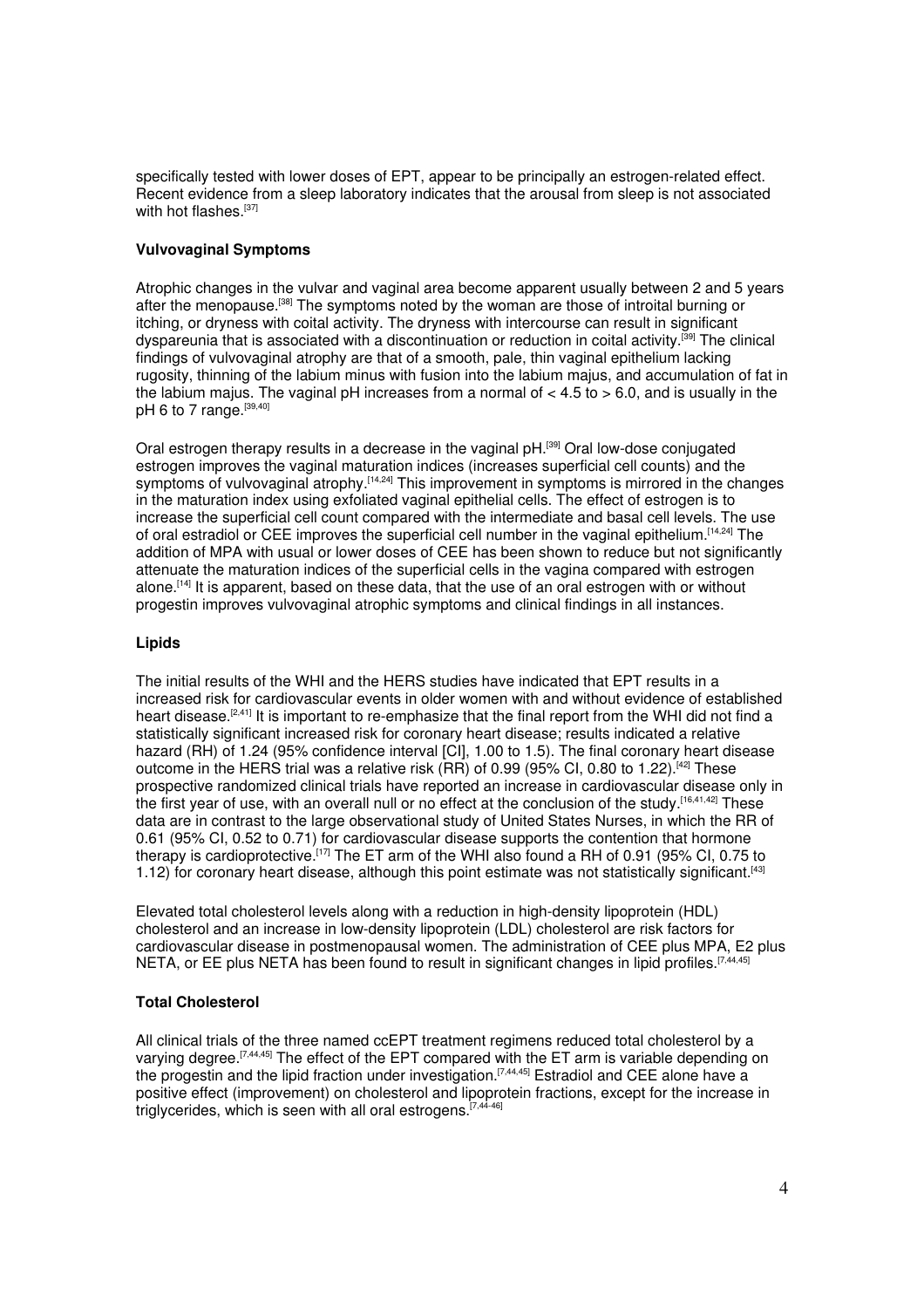#### **HDL Cholesterol**

CEE plus MPA increases HDL cholesterol, although the addition of MPA attenuates the HDL increase compared with the same dose of CEE alone.[44,46,47] Both E2 with NETA and EE with NETA are associated with a minimal increase or a slight decrease in HDL.<sup>[7,45]</sup> These are thought to be due to the effect of the oral NETA.

#### **LDL Cholesterol**

LDL cholesterol levels are reduced in all published data from clinical trials using ccEPT preparations.[2,7,41,44-46,48]

#### **Triglycerides**

Triglyceride levels are elevated with oral estrogen, and a comparable elevation is seen with CEE plus MPA.[44,46,47] The addition of NETA to either EE or E2 does not increase serum triglycerides.<sup>[7,45]</sup>

Lower levels of CEE and MPA are found to reduce the increase in HDL found with CEE alone in a dose-response manner.<sup>[44]</sup> These lower doses of CEE and MPA reduce LDL cholesterol levels, clearly in a dose-response manner (the lower the dose, the less reduction in LDL cholesterol), and have a minimal effect on triglyceride levels.<sup>[44]</sup>

These findings, in terms of lipid changes, would argue that there should be improvement in coronary heart disease or the prevention of atherosclerosis. Based on recent evidence in women, the addition of E2 1.0 mg oral prevents carotid intima-medial thickness from developing in women in their 50s, whereas in older women (average age, 70) the use of CEE plus MPA (0.625 mg plus 2.5 mg, respectively) had no effect on established atherosclerosis.<sup>[49,50]</sup> These conflicting data emphasize the problem associated with the clinical findings of coronary heart disease in women. It is possible that the early onset of use of HT in postmenopausal women can reduce or retard the development of atherosclerosis.<sup>[51]</sup> Wagner and Clarkson<sup>[52]</sup> find the data for this in the article in this issue. These data using the *Cynomolgus macaque*, together with the findings from the Nurses' Health Study, present a rationale for the early use of estrogen or EPT in the postmenopause for cardioprotection.[53,54] The definitive answer to this clinical question has yet to be found.

In summary, it has been hypothesized that early-onset use of estrogens with or without a progestin in early postmenopausal women should improve or retard the development of atherosclerosis. The current prospective randomized clinical trials have failed to show an improvement in cardiovascular outcome principally in the first year of EPT use. The divergence in relative hazard between ET and EPT in terms of coronary heart disease requires further elucidation.<sup>[16,43]</sup> Even more important in the determination of who develops coronary heart disease is the role of socioeconomic status and/or exercise, which might explain the discrepancy between the Nurses' Health Study and the WHI results.<sup>[55-58]</sup>

#### **Endometrial Hyperplasia**

The use of unopposed estrogen in postmenopausal women with a uterus has been found to result in a significant incidence of endometrial cancer.[59] Endometrial cancer occurs in approximately 1 per 1,000 cases per year and the incidence increases as women age. The relative risk for endometrial cancer in ET users averages 2.8 and is not increased in women using EPT (RR, 1.0).<sup>[59]</sup> Endometrial cancer has a low incidence in the general population, thus the end point in clinical trials has been the occurrence of endometrial hyperplasia. Simple endometrial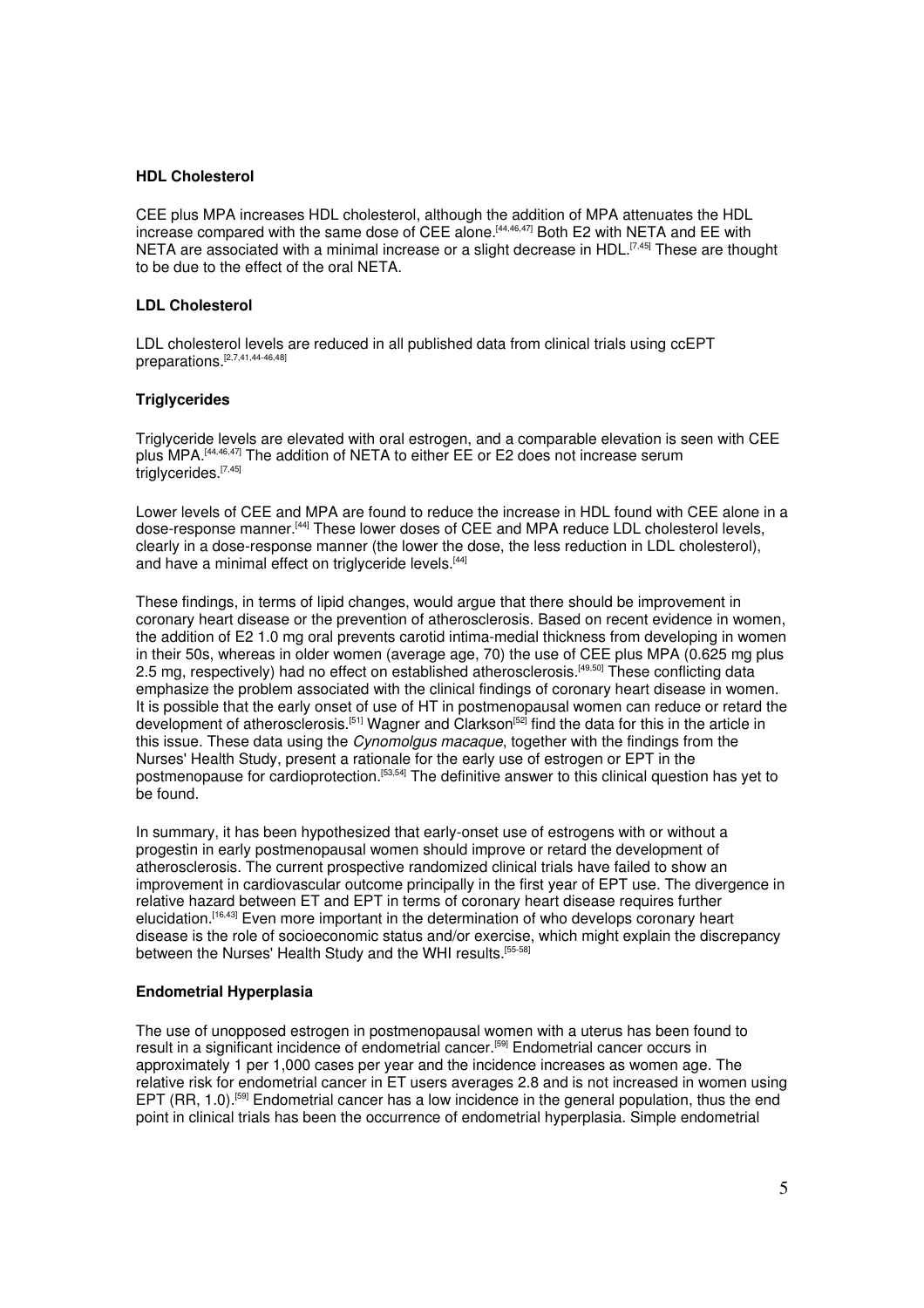hyperplasia does not appear to be a risk factor for endometrial carcinoma, whereas atypical endometrial hyperplasia is associated with endometrial cancer.<sup>[59-61]</sup> The incidence of endometrial hyperplasia in women using ET vs. EPT has been used to document the efficacy of the progestin to prevent development of endometrial cancer.

Unopposed CEE or E2 or EE results in an occurrence of endometrial hyperplasia at 1 year of somewhere between 12 and 30%.<sup>[62-64]</sup> The addition of a progestin reduces this occurrence to less than 1.0%.[7,62,64-67] For E2 1.0 mg/NETA 0.5 mg, the incidence of endometrial hyperplasia after 1 year is less than 1%.<sup>[62]</sup> For EE 5  $\mu$ g/NETA 1.0 mg, the incidence of hyperplasia is less than 1%.<sup>[7]</sup> This same finding has also been reported for CEE 0.625 mg/MPA 2.5 or 5.0 mg.[63,65]

Reducing the dose of conjugated estrogen to 0.45 or 0.3 mg in association with either 2.5 or 1.5 mg of MPA results in a similar incidence of hyperplasia of less than 1% in published trials.<sup>[66,67]</sup> These data highlight the fact that all U.S. FDA-approved continuous combined HT regimens appear to inhibit the development of endometrial hyperplasia.

#### **Endometrial Bleeding**

The need to use EPT in postmenopausal women who have a uterus is obvious from the above description of the increased incidence of endometrial cancer in women with an intact uterus who were using estrogen only. The use of EPT in the postmenopausal woman with a uterus results in a high incidence of endometrial bleeding. Unexpected endometrial bleeding and/or spotting (B/S) leading to unblinding to the attending gynecologist occurred in approximately 40% of women receiving CEE 0.625 mg/MPA 2.5 mg in the WHI study compared with 7% in the placebo group.<sup>[2]</sup> Endometrial bleeding also has been reported in postmenopausal women using placebo. There are two placebo-controlled trials of ccEPT using EE 5 µg and NETA 1.0 mg and the lower doses of CEE plus MPA.<sup>[7,68]</sup> These studies found a 10 to 30% occurrence of endometrial bleeding in the placebo arms during the first 1 to 3 months of the study. This high incidence of endometrial bleeding decreases to approximately 6 to 7% of the participants by the end of one year of placebo use.

The incidence of irregular B/S occurs in 20 to 50% of the participants during the first 1 to 3 months in published clinical trials of continuous EPT.<sup>[6,7,68</sup>]

The U.S. FDA has requested that we use cumulative amenorrhea as a descriptor to compare different HT regimens. Cumulative amenorrhea is defined as the percentage of women who stop B/S in a trial and never again experience any B/S throughout the remainder of that trial. The number (percent) of women who stop B/S and do not experience any B/S throughout the trial increases each month. All published studies of ccEPT have found that at the end of 1 year, approximately 90% of women have achieved no B/S status.<sup>[6,7,68]</sup> Although this information can be used as a comparator between therapeutic interventions, a more important factor is the incidence or number of women bleeding each month. Irregular bleeding is the main reason for discontinuation of the ccEPT.<sup>[6]</sup>

Lowering the dose of CEE in the ccEPT results in an increase of at least 15 to 20% in the incidence of amenorrhea.<sup>[68]</sup> The greatest improvement occurs in the first 1 to 3 months of treatment, but the gain in numbers (percent) of cumulative amenorrhea persists throughout the study. Similar reductions in the incidence of endometrial bleeding are found with the use of lower doses of E2 and NETA 1.0/0.5 mg, although there are no head-to-head comparison trials with the higher dose E2 formulation.<sup>[6,69,70-72]</sup>

The use of a lower doses of E2 (1.0 mg compared with 2.0 mg) with different progestins (either MPA or dydrogesterone) is associated with less endometrial bleeding.<sup>[71-74]</sup>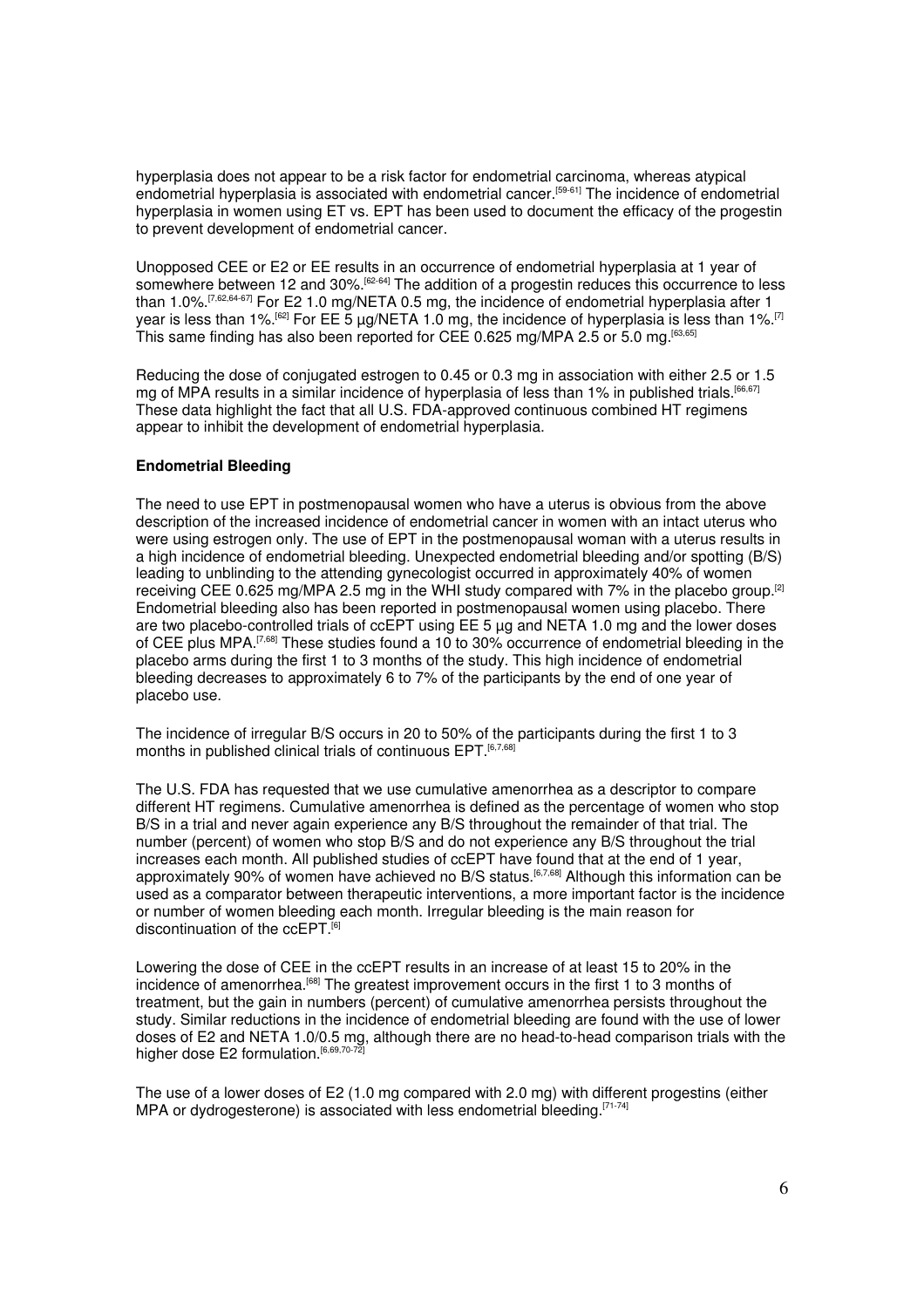The major finding of these clinical reports is that lowering the dose of estrogen improves (reduces) the incidence of endometrial B/S in postmenopausal women using ccEPT.

#### **Bone**

Estrogen therapy has been shown to prevent bone loss, whether it be CEE, E2, EE, or esterified estrogen.<sup>[7,75-80]</sup> Estrogen has been reported to reduce bone loss no matter the age of the individual or the duration of time from menopause.<sup>[79,81]</sup> Women taking CEE 0.625 mg with MPA 2.5 mg in the WHI study were found to have a statistically significant reduction in fracture risk, and an increase in bone mineral density in a subpopulation of participants who had dual-energy x-ray absorptiometry performed.<sup>[82]</sup> It should be noted that this group of women was not specifically at risk for osteoporotic fracture based on bone mineral density scores. A similar reduction in fracture incidence at the hip has been found in the participants of the CEE-only arm of the WHI.[43] These data indicate that use of ET or EPT can increase bone mineral density and reduce the occurrence of fractures in postmenopausal women.

Lowering the dose of E2 below 2.0 mg or esterified estrogen less than 0.625 mg has been shown to maintain bone density.[75,76,80] A low dose of CEE 0.3 mg with MPA 2.5 mg has been reported to maintain bone mineral density in women with an average age of 64.<sup>[79]</sup> Lowering the dose of CEE to 0.45 or 0.3 mg with MPA 2.5 or 1.5 mg reduces the loss of bone.<sup>[78]</sup> EE at a dose of 10 µg was found to prevent bone loss, whereas lower doses of 1.0 and 5.0 µg did not show a difference compared with the baseline findings after 1 year of treatment.<sup>[7]</sup>

# **Conclusions**

The need to reduce the dose of ET or EPT for postmenopausal therapeutic intervention is apparent. The dictum of lowering the dose of a medication to achieve comparable outcomes with fewer side effects is consistent with the tenets of medicine. Lower doses of estrogen, specifically CEE 0.45 and 0.3 mg with MPA 2.5 or 1.5 mg, has been shown to have comparable effects in terms of lipids, menopausal symptoms, superficial vaginal cell counts, and endometrial hyperplasia, compared with the higher dose of CEE 0.625 mg with MPA 2.5 mg currently marketed in the United States. Clinical trials with direct comparison of lower doses of estradiol 1.0 mg with NETA 0.5 mg vs. the estradiol 2.0 mg and NETA 1.0 mg of have not been reported. The lower dose E2 1.0/NETA 0.5 has definitely been shown to have less frequent adverse clinical effects. Lower doses of EE are found to have differential effects on bone and bleeding outcomes in the EE plus NETA trial and therefore the best regimen was selected using EE 5 µg and NETA 1.0 mg.

Overall, the reduction in the doses of estrogen and progestin appears to reduce the incidence of unwanted uterine bleeding and the adverse clinical side effects. Breast tenderness, one of the most common clinical side effects of HT, has been reduced with lower doses. Lower doses of EPT have maintained efficacy in terms of the relief of menopausal symptoms improvement in vulvovaginal atrophic changes and prevention of bone loss.

# **Summary**

Lower doses of EPT are to be preferred for the initiation and maintenance of HT in postmenopausal women who are having menopausal symptoms. These lower doses result in improvement in menopausal symptoms and vulvovaginal atrophy while having a positive effect on bone, with no evidence of endometrial hyperplasia. The occurrence of endometrial bleeding, although troublesome at the beginning of treatment, rapidly wanes, and at the end of 1 year the incidence of no B/S is approximately 90% for all ccEPT preparations.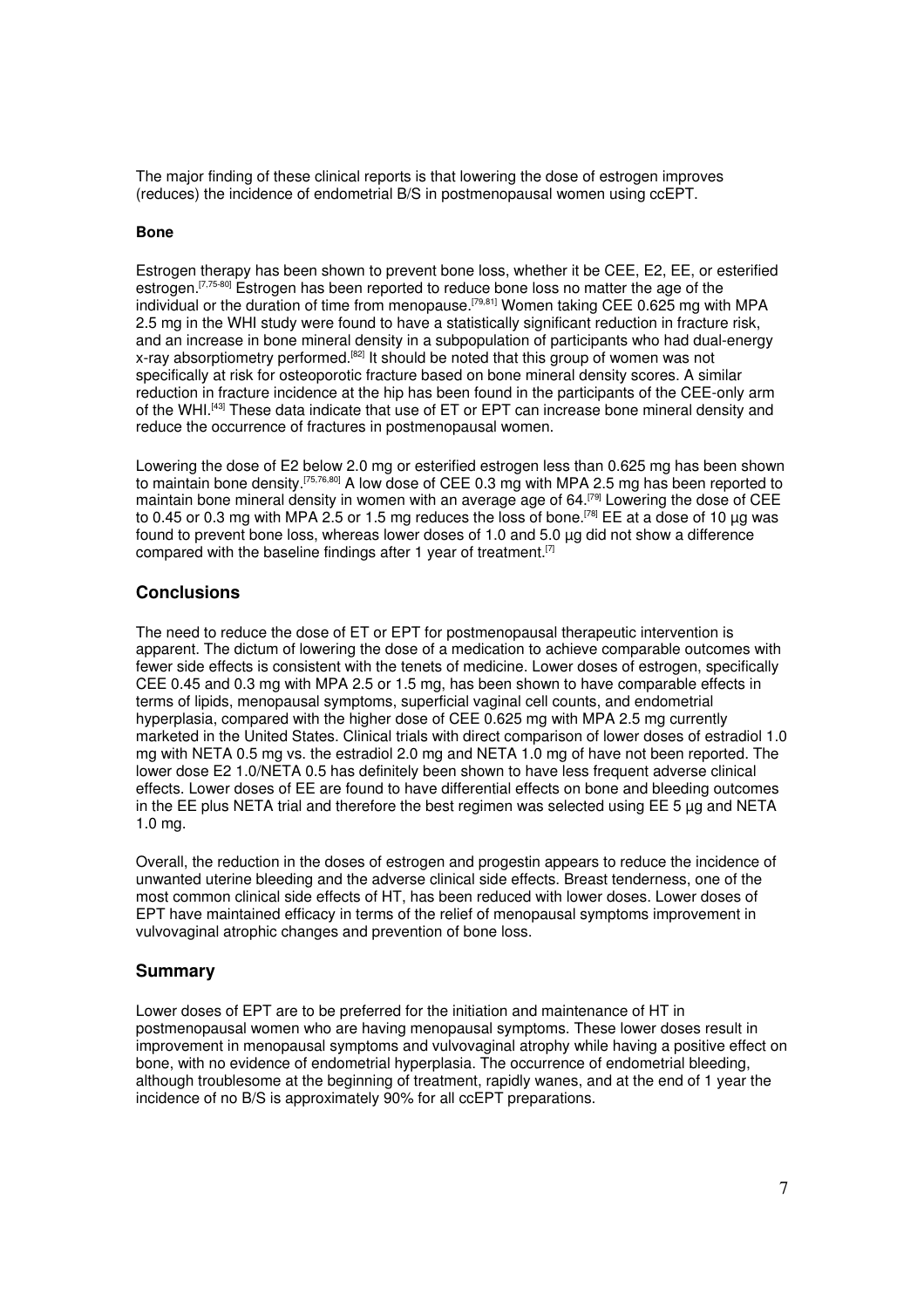# **References**

- 1. Archer DF. The effect of the duration of progestin use on the occurrence of endometrial cancer in postmenopausal women. Menopause 2001;8:245-251
- 2. Rossouw JE, Anderson GL, Prentice RL, et al. Risks and benefits of estrogen plus progestin in healthy postmenopausal women: principal results From the Women's Health Initiative randomized controlled trial. JAMA 2002;288:321-333
- 3. Archer DF, Pickar JH, Bottiglioni F. Bleeding patterns in postmenopausal women taking continuous combined or sequential regimens of conjugated estrogens with medroxyprogesterone acetate. Menopause Study Group. Obstet Gynecol 1994;83:686- 692
- 4. Ettinger B, Selby J, Citron JT, Vangessel A, Ettinger VM, Hendrickson MR. Cyclic hormone replacement therapy using quarterly progestin. Obstet Gynecol 1994;83:693- 700
- 5. Ettinger B, Pressman A, Van Gessel A. Low-dosage esterified estrogens opposed by progestin at 6-month intervals. Obstet Gynecol 2001;98:205-211
- 6. Archer DF, Dorin MH, Heine W, Nanavati N, Arce JC. Uterine bleeding in postmenopausal women on continuous therapy with estradiol and norethindrone acetate. Endometrium Study Group. Obstet Gynecol 1999;94:323-329
- 7. Speroff L, Rowan J, Symons J, Genant H, Wilborn W. The comparative effect on bone density, endometrium, and lipids of continuous hormones as replacement therapy (CHART study). A randomized controlled trial. JAMA 1996;276:1397-1403
- 8. Casper RF, Chapdelaine A. Estrogen and interrupted progestin: a new concept for menopausal hormone replacement therapy. Am J Obstet Gynecol 1993;168:1188-1194
- 9. Corson SL, Richart RM, Caubel P, Lim P. Effect of a unique constant-estrogen, pulsedprogestin hormone replacement therapy containing 17beta-estradiol and norgestimate on endometrial histology. Int J Fertil Womens Med 1999;44:279-285
- 10. Casper RF, MacLusky NJ, Vanin C, Brown TJ. Rationale for estrogen with interrupted progestin as a new low-dose hormonal replacement therapy. J Soc Gynecol Investig 1996;3:225-234
- 11. Staland B. Continuous treatment with a combination of estrogen and gestagen, a way of avoiding endometrial stimulation. Clinical experiences with Kliogest. Acta Obstet Gynecol Scand 1985;130:29-35
- 12. Sturdee DW, Ulrich LG, Barlow DH, et al. The endometrial response to sequential and continuous combined oestrogen-progestogen replacement therapy. BJOG 2000;107:392-400
- 13. Stadberg E, Mattsson LA, Uvebrant M. 17 beta-estradiol and norethisterone acetate in low doses as continuous combined hormone replacement therapy. Maturitas 1996;23:31-39
- 14. Utian WH, Shoupe D, Bachmann G, Pinkerton JV, Pickar JH. Relief of vasomotor symptoms and vaginal atrophy with lower doses of conjugated equine estrogens and medroxyprogesterone acetate. Fertil Steril 2001;75:1065-1079
- 15. Hulley S, Furberg C, Barrett-Connor E, et al. Noncardiovascular disease outcomes during 6.8 years of hormone therapy: Heart and Estrogen/progestin Replacement Study follow-up (HERS II). JAMA 2002;288:58-66
- 16. Manson JE, Hsia J, Johnson KC, et al. Estrogen plus progestin and the risk of coronary heart disease. N Engl J Med 2003;349:523-534
- 17. Grodstein F, Manson JE, Colditz GA, Willett WC, Speizer FE, Stampfer MJ. A prospective, observational study of postmenopausal hormone therapy and primary prevention of cardiovascular disease. Ann Intern Med 2000;133:933-941
- 18. Gold EB, Sternfeld B, Kelsey JL, et al. Relation of demographic and lifestyle factors to symptoms in a multi-racial/ethnic population of women 40-55 years of age. Am J Epidemiol 2000;152:463-473
- 19. Hlatky MA, Boothroyd D, Vittinghoff E, et al. Quality-of-life and depressive symptoms in postmenopausal women after receiving hormone therapy: results from the Heart and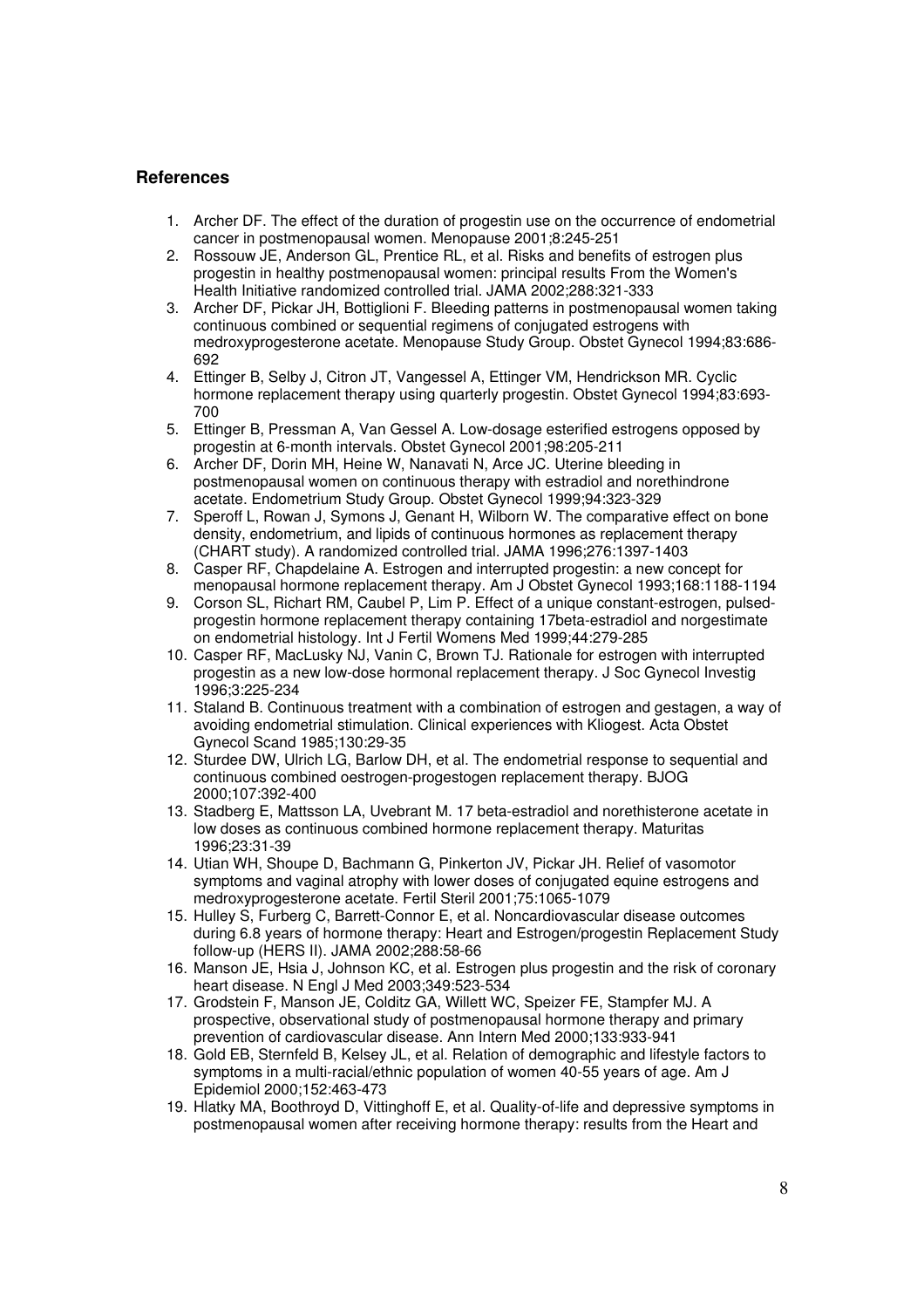Estrogen/Progestin Replacement Study (HERS) trial. JAMA 2002;287:591-597

- 20. Freedman RR. Physiology of hot flashes. Am J Human Biol 2001;13:453-464
- 21. Freedman RR. Pathophysiology and treatment of menopausal hot flashes. Semin Reprod Med 2005;23:117-125
- 22. Utian WH, Burry KA, Archer DF, et al. Efficacy and safety of low, standard, and high dosages of an estradiol transdermal system (Esclim) compared with placebo on vasomotor symptoms in highly symptomatic menopausal patients. The Esclim Study Group. Am J Obstet Gynecol 1999;181:71-79
- 23. Speroff L, Symons J, Kempfert N, Rowan J. femhrt Study Investigators. The effect of varying low-dose combinations of norethindrone acetate and ethinyl estradiol (femhrt) on the frequency and intensity of vasomotor symptoms. Menopause 2000;7:383-390
- 24. Notelovitz M, Mattox JH. Suppression of vasomotor and vulvovaginal symptoms with continuous oral 17beta-estradiol. Menopause 2000;7:310-317
- 25. Simon J, Klaiber E, Wiita B, Bowen A, Yang HM. Differential effects of estrogenandrogen and estrogen-only therapy on vasomotor symptoms, gonadotropin secretion, and endogenous androgen bioavailability in postmenopausal women. Menopause 1999;6:138-146
- 26. Rebar RW, Trabal J, Mortola J. Low-dose esterified estrogens (0.3 mg/day): long-term and short-term effects on menopausal symptoms and quality of life in postmenopausal women. Climacteric 2000;3:176-182
- 27. Utian WH, Lederman SA, Williams BM, Vega RY, Koltun WD, Leonard TW. Relief of hot flushes with new plant-derived 10-component synthetic conjugated estrogens. Obstet Gynecol 2004;103:245-253
- 28. Rovati LC, Setnikar I, Genazzani AR. Dose-response efficacy of a new estradiol transdermal matrix patch for 7-day application: a randomized, double-blind, placebocontrolled study. Italian Menopause Research Group. Gynecol Endocrinol 2000;14:282- 291
- 29. MacLennan A, Lester S, Moore V. Oral estrogen replacement therapy versus placebo for hot flushes: a systematic review. Climacteric 2001;4:58-74
- 30. MacLennan A, Lester A, Moore V. Oral oestrogen replacement therapy versus placebo for hot flushes. Cochrane Database Syst Rev 2001;1:CD002978-
- 31. Tice JA, Ettinger B, Ensrud K, Wallace R, Blackwell T, Cummings SR. Phytoestrogen supplements for the treatment of hot flashes: the Isoflavone Clover Extract (ICE) Study: a randomized controlled trial. JAMA 2003;290:207-214
- 32. Kang HJ, Ansbacher R, Hammoud MM. Use of alternative and complementary medicine in menopause. Int J Gynaecol Obstet 2002;79:195-207
- 33. Notelovitz M, Cassel D, Hille D, et al. Efficacy of continuous sequential transdermal estradiol and norethindrone acetate in relieving vasomotor symptoms associated with menopause. Am J Obstet Gynecol 2000;182(1 pt 1):7-12
- 34. Schiff I, Regestein Q, Tulchinsky D, Ryan KJ. Effects of estrogens on sleep and psychological state of hypogonadal women. JAMA 1979;242:2405-2414
- 35. Barnabei VM, Grady D, Stovall DW, et al. Menopausal symptoms in older women and the effects of treatment with hormone therapy. Obstet Gynecol 2002;100:1209-1218
- 36. Kravitz HM, Ganz PA, Bromberger J, Powell LH, Sutton-Tyrrell K, Meyer PM. Sleep difficulty in women at midlife: a community survey of sleep and the menopausal transition. Menopause 2003;10:19-28
- 37. Freedman RR, Roehrs TA. Lack of sleep disturbance from menopausal hot flashes. Fertil Steril 2004;82:138-144
- 38. Notelovitz M. Urogenital aging: solutions in clinical practice. Int J Gynaecol Obstet 1997;59:S35-S39
- 39. Notelovitz M. Estrogen therapy in the management of problems associated with urogenital ageing: a simple diagnostic test and the effect of the route of hormone administration. Maturitas 1995;22:S31-S33
- 40. Nachtigall LE. Comparative study: replens versus local estrogen in menopausal women. Fertil Steril 1994;61:178-180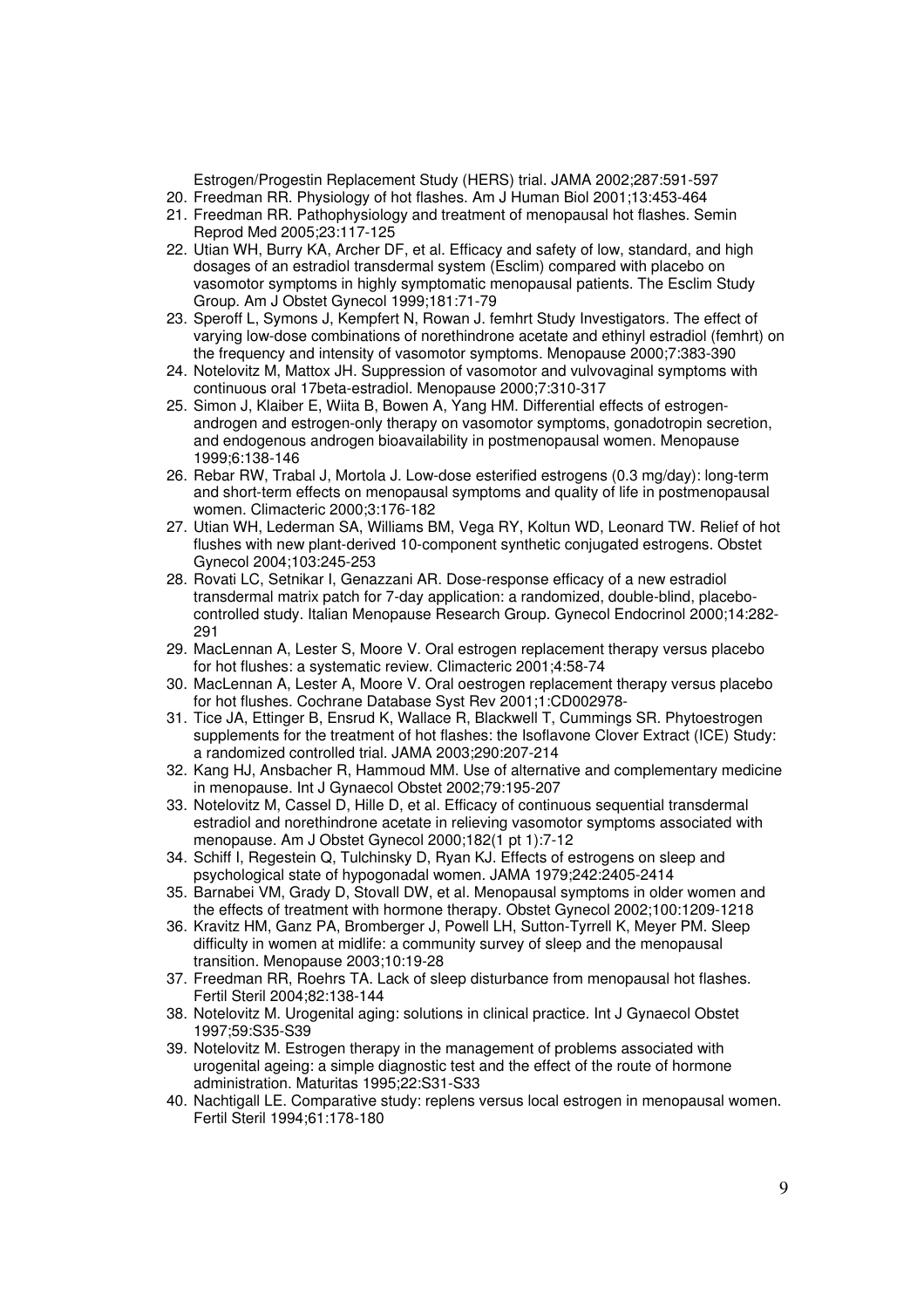- 41. Grady D, Herrington D, Bittner V, et al. Cardiovascular disease outcomes during 6.8 years of hormone therapy: Heart and Estrogen/progestin Replacement Study follow-up (HERS II). JAMA 2002;288:49-57
- 42. Hulley S, Grady D, Bush T, et al. Randomized trial of estrogen plus progestin for secondary prevention of coronary heart disease in postmenopausal women. Heart and Estrogen/progestin Replacement Study (HERS) Research Group. JAMA 1998;280:605- 613
- 43. Anderson GL, Limacher M, Assaf AR, et al. Effects of conjugated equine estrogen in postmenopausal women with hysterectomy: the Women's Health Initiative randomized controlled trial. JAMA 2004;291:1701-1712
- 44. Lobo RA, Bush T, Carr BR, Pickar JH. Effects of lower doses of conjugated equine estrogens and medroxyprogesterone acetate on plasma lipids and lipoproteins, coagulation factors, and carbohydrate metabolism. Fertil Steril 2001;76:13-24
- 45. Davidson MH, Maki KC, Marx P, et al. Effects of continuous estrogen and estrogenprogestin replacement regimens on cardiovascular risk markers in postmenopausal women. Arch Intern Med 2000;160:3315-3325
- 46. Lobo RA, Pickar JH, Wild RA, Walsh B, Hirvonen E. Metabolic impact of adding medroxyprogesterone acetate to conjugated estrogen therapy in postmenopausal women. The Menopause Study Group. Obstet Gynecol 1994;84:987-995
- 47. The Writing Group for the PEPI Trial. Effects of estrogen or estrogen/progestin regimens on heart disease risk factors in postmenopausal women. The Postmenopausal Estrogen/Progestin Interventions (PEPI) Trial. JAMA 1995;273:199-208
- 48. Herrington DM, Vittinghoff E, Lin F, et al. Statin therapy, cardiovascular events, and total mortality in the Heart and Estrogen/Progestin Replacement Study (HERS). Circulation 2002;105:2962-2967
- 49. Hodis HN, Mack WJ, Lobo RA, et al. Estrogen in the prevention of atherosclerosis. A randomized, double- blind, placebo-controlled trial. Ann Intern Med 2001;135:939-953
- 50. Herrington DM, Reboussin DM, Klein KP, et al. The estrogen replacement and atherosclerosis (ERA) study: study design and baseline characteristics of the cohort. Control Clin Trials 2000;21:257-285
- 51. Grodstein F, Clarkson TB, Manson JE. Understanding the divergent data on postmenopausal hormone therapy. N Engl J Med 2003;348:645-650
- 52. Wagner JD, Clarkson TB. The applicability of hormonal effects on atherosclerosis in animals to heart disease in postmenopausal women. Semin Reprod Med 2005;23:149- 156
- 53. Naftolin F, Taylor HS, Karas R, et al. The Women's Health Initiative could not have detected cardioprotective effects of starting hormone therapy during the menopausal transition. Fertil Steril 2004;81:1498-1501
- 54. Harman SM, Brinton EA, Clarkson T, et al. Is the WHI Relevant to HRT Started in the Perimenopause?. Endocrine 2004;24:195-202
- 55. Feldman L, McMullan C, Abernathy T. Angina and socio-economic status in Ontario: how do characteristics of the county you live in influence your chance of developing heart disease?. Can J Public Health 2004;95:228-232
- 56. Alter DA, Iron K, Austin PC, Naylor CD; SESAMI Study Group. Influence of education and income on atherogenic risk factor profiles among patients hospitalized with acute myocardial infarction. Can J Cardiol 2004;20:1219-1228
- 57. Rossouw JE, Jooste PL, Steenkamp HJ, Thompson ML, Jordaan PC, Swanepoel AS. Socio-economic status, risk factors and coronary heart disease. The CORIS baseline study. S Afr Med J 1990;78:82-85
- 58. Manson JE, Greenland P, LaCroix AZ, et al. Walking compared with vigorous exercise for the prevention of cardiovascular events in women. N Engl J Med 2002;347:716-725
- 59. Archer DF, Pickar JH. Hormone replacement therapy: effect of progestin dose and time since menopause on endometrial bleeding. Obstet Gynecol 2000;96:899-905
- 60. Ferenczy A, Gelfand M. The biologic significance of cytologic atypia in progestogentreated endometrial hyperplasia. Am J Obstet Gynecol 1989;160:126-131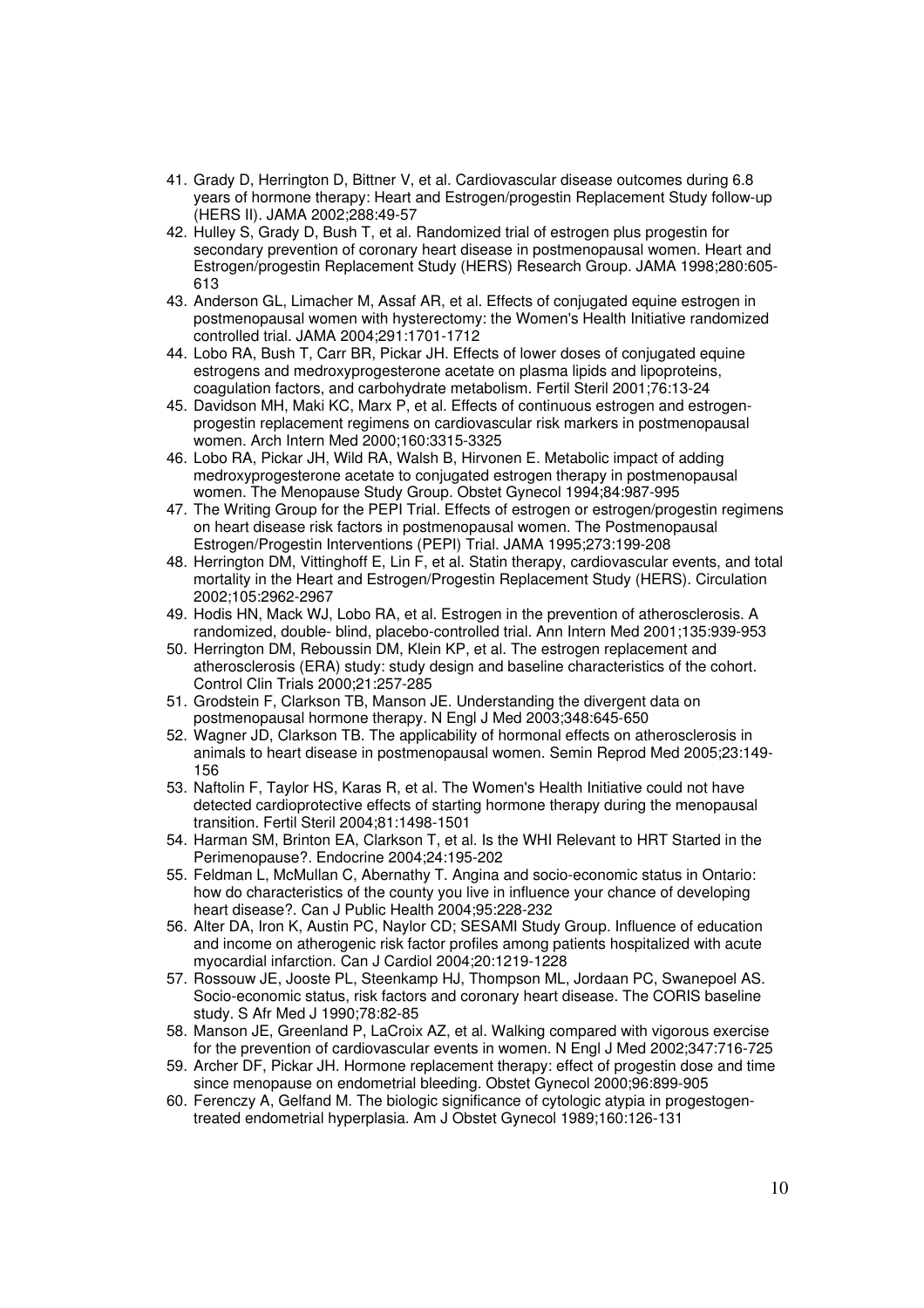- 61. Kurman RJ, Kaminski PF, Norris HJ. The behavior of endometrial hyperplasia. A longterm study of "untreated" hyperplasia in 170 patients. Cancer 1985;56:403-412
- 62. Kurman RJ, Felix JC, Archer DF, Nanavati N, Arce J, Moyer DL. Norethindrone acetate and estradiol-induced endometrial hyperplasia. Obstet Gynecol 2000;96:373-379
- 63. Woodruff JD, Pickar JH. Incidence of endometrial hyperplasia in postmenopausal women taking conjugated estrogens (Premarin) with medroxyprogesterone acetate or conjugated estrogens alone. The Menopause Study Group. Am J Obstet Gynecol 1994;170(5 pt 1):1213-1223
- 64. The Writing Group for the PEPI Trial. Effects of hormone replacement therapy on endometrial histology in postmenopausal women. The Postmenopausal Estrogen/Progestin Interventions (PEPI) Trial. JAMA 1996;275:370-375
- 65. Pickar JH, Thorneycroft I, Whitehead M. Effects of hormone replacement therapy on the endometrium and lipid parameters: a review of randomized clinical trials, 1985 to 1995. Am J Obstet Gynecol 1998;178:1087-1099
- 66. Pickar JH, Yeh I, Wheeler JE, Cunnane MF, Speroff L. Endometrial effects of lower doses of conjugated equine estrogens and medroxyprogesterone acetate. Fertil Steril 2001;76:25-31
- 67. Pickar JH, Yeh IT, Wheeler JE, Cunnane MF, Speroff L. Endometrial effects of lower doses of conjugated equine estrogens and medroxyprogesterone acetate: two-year substudy results. Fertil Steril 2003;80:1234-1240
- 68. Archer DF, Dorin M, Lewis V, Schneider DL, Pickar JH. Effects of lower doses of conjugated equine estrogens and medroxyprogesterone acetate on endometrial bleeding. Fertil Steril 2001;75:1080-1087
- 69. Graser T, Koytchev R, Muller A, Oettel M. Comparison of the efficacy and endometrial safety of two estradiol valerate/dienogest combinations and Kliogest for continuous combined hormone replacement therapy in postmenopausal women. Climacteric 2000;3:109-118
- 70. Hovik P, Sundsbak HP, Gaasemyr M, Sandvik L. Comparison of continuous and sequential oestrogen-progestogen treatment in women with climacteric symptoms. Maturitas 1989;11:75-82
- 71. Heikkinen J, Vaheri R, Timonen U. Long-term safety and tolerability of continuouscombined hormone therapy in postmenopausal women: results from a seven-year randomized comparison of low and standard doses. J Br Menopause Soc 2004;10:95- 102
- 72. Mattsson LA, Skouby SO, Heikkinen J, Vaheri R, Maenpaa J, Timonen U. A low-dose start in hormone replacement therapy provides a beneficial bleeding profile and few side-effects: randomized comparison with a conventional-dose regimen. Climacteric 2004;7:59-69
- 73. Ferenczy A, Gelfand MM, van de Weijer PH, Rioux JE. Endometrial safety and bleeding patterns during a 2-year study of 1 or 2 mg 17 beta-estradiol combined with sequential 5-20 mg dydrogesterone. Climacteric 2002;5:26-35
- 74. Bruhat M, Rudolf K, Vaheri R, Kainulainen P, Timonen U, Viitanen A. Effective bleeding control and symptom relief by lower dose regimens of continuous combined hormone replacement therapy: a randomized comparative dose-ranging study. Maturitas 2001;40:259-271
- 75. Ettinger B, Genant HK, Steiger P, Madvig P. Low-dosage micronized 17 beta-estradiol prevents bone loss in postmenopausal women. Am J Obstet Gynecol 1992;166:479-488
- 76. Ettinger B. Use of low-dosage 17 beta-estradiol for the prevention of osteoporosis. Clin Ther 1993;15:950-962
- 77. Lindsay R, Hart DM, Clark DM. The minimum effective dose of estrogen for prevention of postmenopausal bone loss. Obstet Gynecol 1984;63:759-763
- 78. Lindsay R, Gallagher JC, Kleerekoper M, Pickar JH. Effect of lower doses of conjugated equine estrogens with and without medroxyprogesterone acetate on bone in early postmenopausal women. JAMA 2002;287:2668-2676
- 79. Recker RR, Davies KM, Dowd RM, Heaney RP. The effect of low-dose continuous